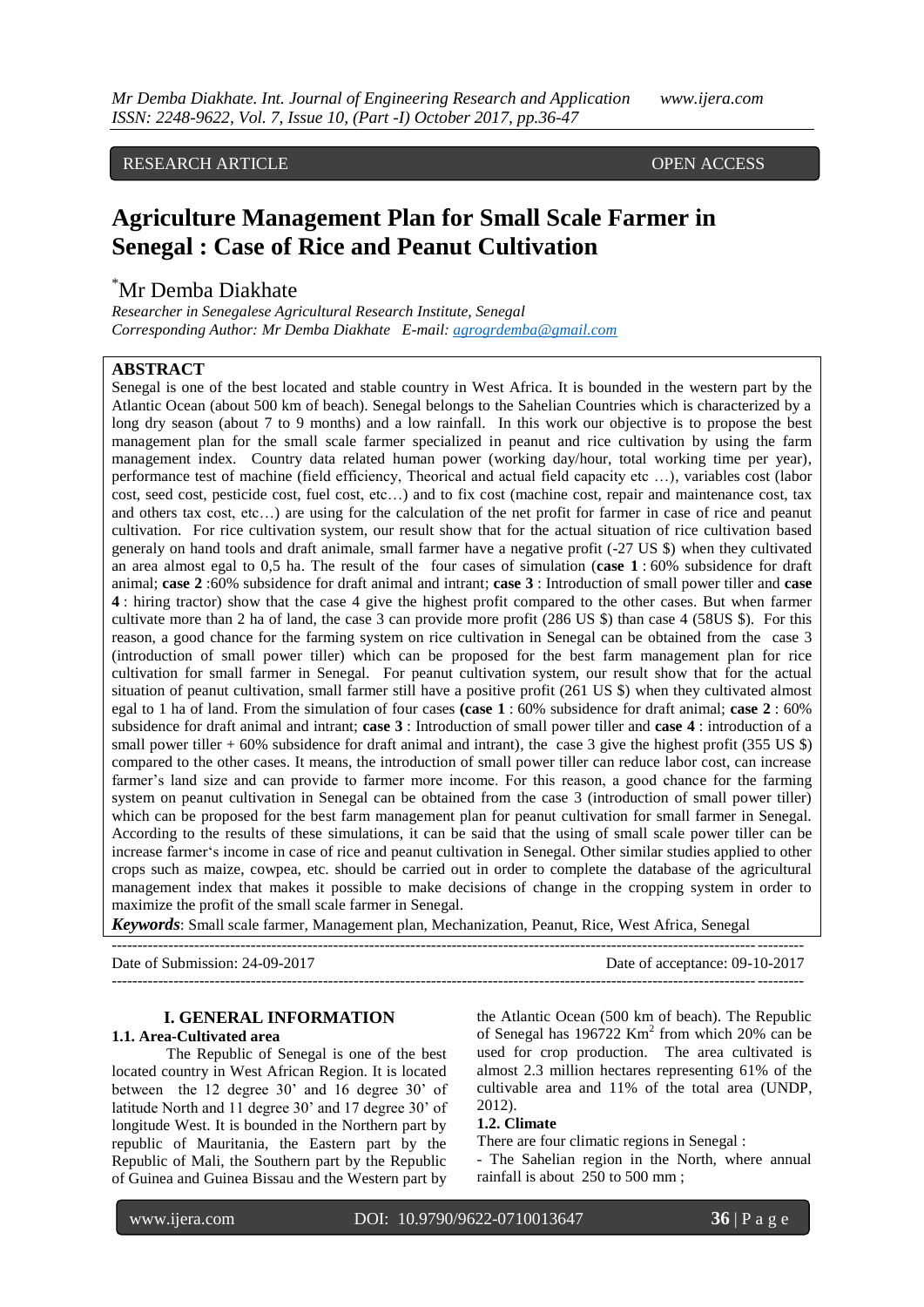- The Sub-Sahelian in the Centre, annual rainfall is about 500 to 900 mm ;

-The Soudano-Sahelian in the South Centre ad South East, where the annual rainfall is 900 to 1100 mm ;

- The Soudanian and South-Guinean in the South where annual rainfall is over than 1100 mm.

The territory of Senegal is characterized by a flat relief. There are three major types of winds : maritime « Alize », drought and hot wind called « Harmattan » and the monsoon.

### **1.3. Population**

According to the last results of 2013 National Census the population is estimated about 13, 508,715 inhabitants. The main density is 69 hbt / km<sup>2</sup> . It is a young population (42.0% are under 15 years), dynamic with a growth rate of 2.7% per year. In this population, 54.8% is rural and 45.2% in urban areas. The population of Senegal increase day by day and it will reach 25.7 million inhabitants by 2035 (ANSD, 2016).

The results of the 2013 census show that the population of Senegal is unequally distributed over the territory. The western and central parts of the country concentrate more than half of the population and still today, the phenomenon of macrocephaly of the capital still persists. The department of Pikine have 1,170,791 inhabitants, Dakar 1,146,054 and Mbacké 929,765 are distinguished by their strong concentrations (ANSD, 2016).

Women represent almost half of the population and the majority of them live in rural area. The main ethnic groups are : Wolof, Serere, Pulaar, Diola, Sarakolé, etc…

#### **1.4. Agriculture 1.4.1. Crops**

Much of Senegal, a stable country in West Africa, lies within the drought-prone Sahel where rainfall is irregular and soils are of poor quality. Senegal's food security relies on rainfed agriculture, highly vulnerable to climatic variations and food price volatility. It is a net food importer and second largest importer of rice in Africa. Agriculture employs around 75% of the working population and comprises 13% of GDP. Groundnuts (40% of cultivated land) and cotton (33%) are the main export commodities while millet, maize, sorghum and rice are the main staple crops, grown by a majority of resource-poor smallholder farmers (ICRISAT, 2015).

Only cereal and tuber/root yields in Senegal have has a growth rate of more than one per cent.

Specifically, cereal yields, fruit yields, oil crop yields, and tuber/root yields grew by 2%, 0%, 0%, and 2%, respectively. Tuber/root yields and fruit yields experience a sharp increase in the early 2000"s, but almost half of that increase disappeared a few years after. Cereal yields and oil crop yields

experienced multiple fluctuations over the years. However cereal yields have kept an upward move while oil crop remained constant.

### **1.4.2. Soils**

In Senegal there are in general three main types of soils :

- Sandy soils.
- Clay-sandy soils,
- And clay soils.

A growing population and land intensification have caused overexploitation of natural resources and land degradation (soil erosion, salinity of soil and acidity of soil), impairing both agriculture productivity and ecosystem services. The country"s forests are declining at a rate of approximately 45,000 ha per year (CIAT; BFS/USAID. 2016).

#### **1.4.3. Irrigation and drainage system**

**Water source** : The surface water comes from four major catchment basins: (i) Senegal, (ii) Gambia, (iii) Anambé-Kayanga, and (iv) Casamance. The development undertaken under the Senegal River Development Organization (OMVS) provided a basis for electricity production (Manatali Dam) and irrigated farming (about 60,000 ha developed). The irrigable potential exceeds 200,000 ha, but has to be limited given the conditions for operation of the common structures envisaged by OMVS. The irrigation potential in eastern Senegal is estimated at about 9,100ha. The Casamance River is a veritable extension of the sea carrying a heavy concentration of salt that invades the adjacent land. There are other similar zones seriously deteriorated, in Siné-Saloum. The total volume of runoff water is estimated at 140 m<sup>3</sup> yearly, and part of it is controlled.

The country"s water table potential (under water and surface) is in the order of  $\overline{450}$  to 600 billion m<sup>3</sup>; the annual recharge rate is estimated at  $3-4$  billion m<sup>3</sup>, while the collection rate is between 150 and 200 million  $m<sup>3</sup>$  yearly. The irrigated crops are often grown as a supplementary activity around drinking or stock water points.

**Crops produced by irrigated farming**: The irrigated crops are divided into two groups: (i) cereal production, with rice dominating, and some experiments concerning corn and sorghum (in Middle and Upper Senegal River Valley); and (ii) horticultural crops, with onions and tomatoes covering the largest areas. Also to be considered is the recently emerging planting of sweet potato around Lac de Guiers and in the north. Irrigated cereal production covers the greater part of the developed areas; It is concentrated in the Senegal River Valley, accounting for approximately 65% of the production and 40% of the area under crops. Market gardening, which tends to fall into clear geographical areas, is carried out in the Niayes, (63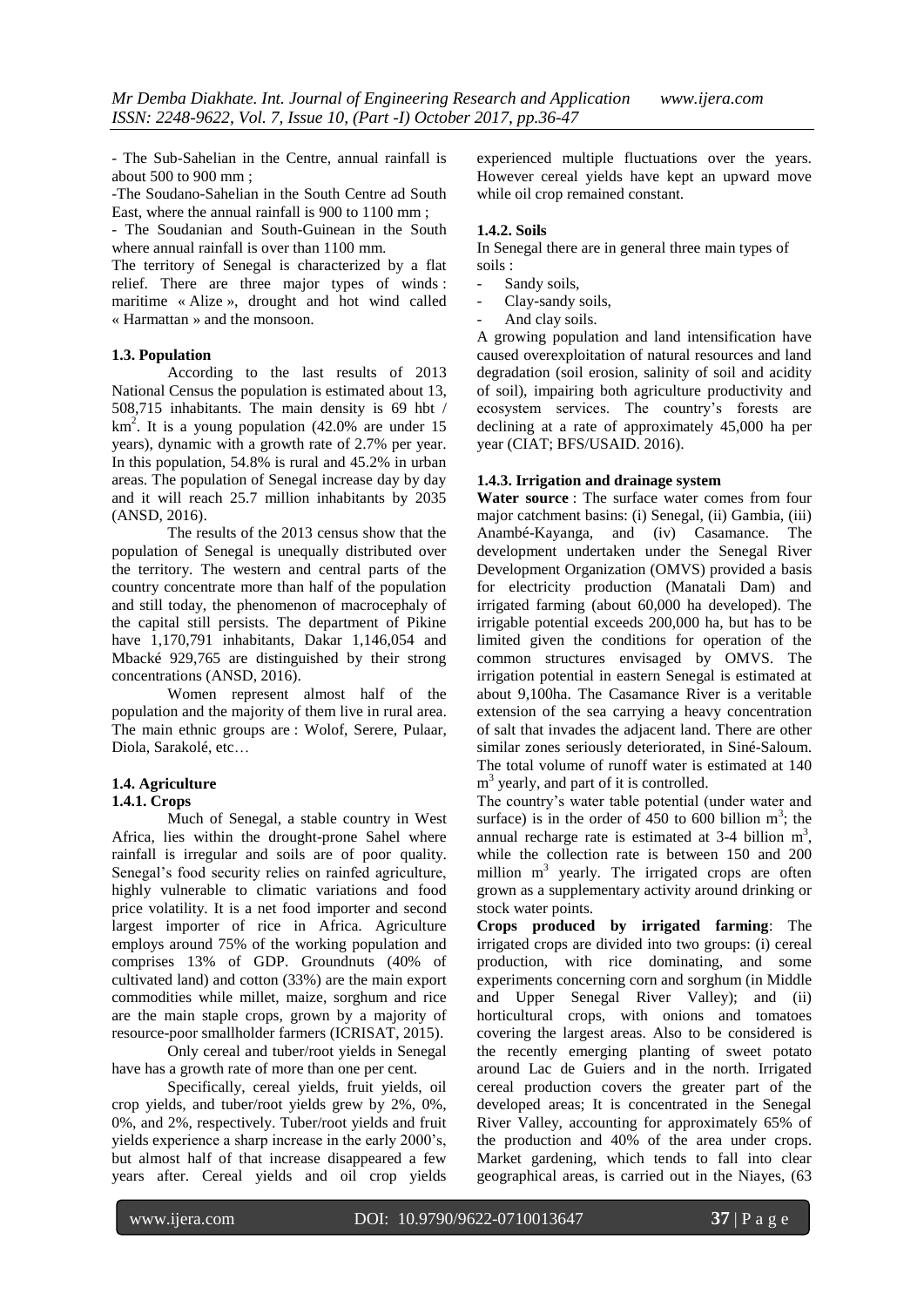% of the production), along the Senegal River, (22% of the production), and in the Thiès and Kaolack regions (15 %, particularly watermelons). The fruit production is spread over the country, but concentrated in Lower and Middle Casamance, which account for 54 % of the production.

About 80 percent of all rice production is irrigated with flood irrigation (108 000 hectares), and approximately 60 percent of vegetable production is irrigated (16 000 hectares). However, much of this irrigation occurs on the same land. Sugarcane is fully irrigated. The irrigation installed for commercial rice production is used for vegetables as a second annual crop, while some vegetables under irrigation are double-cropped.

#### **1.4.4. Agricultural production systems**

The country is divided into six agroecological zones (AEZs) based on biophysical and socio-economic characteristics. Although most crops are grown across the country, some are more dominant than others in the zones of the River Valley (irrigated rice, vegetable growing); Niayes (80% of the horticulture produced in the country); the Groundnut Basin (groundnuts, millet); Silvo-Pastoral zone (livestock); Eastern Senegal and Upper Casamance (rainfed rice) and Lower Casamance (rainfed rice).

### **1.4.5. Land preparation**

Tillage is generally done in dry conditions. These are plowing, harrowing and farrow (Kanté, 1995).

**Plowing** is done with plows at varying depths, in dry condition, in mechanization by engine, or after draining water the soil become dry and animal traction can be used. Its demand for energy and its high costs are its major disadvantages. The peasants of the middle valley still practice it in harnessed cultivation. The plowing is used to control weeds, bury residues plants and to obtain a crop profile favorable to root development plant.

**Harrowing,** in one pass, is the most widespread. The dissemination of the broadcasting method, less demanding in land preparation, in replacement of line sowing, has enabled to reduce the number of passages, to eliminate the plowing. Nearly all cultivated areas are prepared in dry conditions between January and March for hot dry season cultivation, and in June and July for the rained season. The opportunity to work in other soil condition (wet, muddy), a parcel size reduced, led to the introduction of new techniques for the land preparation of complement or replace existing ones.

**Furrowing** is practiced on irrigated perimeters cultivated in tomatoes, maize and peanuts. It consists in forming ridges and furrows which allow the gravity irrigation and avoid the contact of the water with the collar and the fruits of certain plants sensitive to stagnant water. It follows a plow or a passage of harrow.

## **II.POLICY OF AGRICULTURAL MECHANIZATION**

The aging of the agricultural equipment park, mentioned in the work of some authors such as Sow (1995), Précheur (2012) and Sarr (2013), constitutes a major constraint to the development of agriculture. Some materials such as hoes and seed drills were received by farmers during the agricultural program denoted in French " Programme Agricole (PA) from the 1958 to 1980 agricultural program (AP) "and have never been renewed.

This aging of the agricultural equipment park has been taken into account in the current agricultural policy by Government of Senegal, which has set up in 2012 an important system for the supply of farming equipment (draft Animal, Engine and Post harvester machine) for the modernization of Senegalese agriculture. This mission was entrusted to the Ministry of Agriculture and Rural Equipment (MAER) through the Direction of the Modernization of Rural Equipment (DMER). It concerns the PRACAS program financed by the State of Senegal with 5 billion Fcfa per year for at least 5 years and the Maïs Alimentos program financed by the Brazilian Federal Republic for 42 billion Fcfa (DRDR/Kaolack, 2016).

## **III.AGRICULTURE MANAGEMENT INDEX PROPOSED**

It can be said that the introduction of Agriculture Management Index which is a socioeconomic tool can permit to calculate the Break-Even Point (BEP) which studies the relationship between total fixed costs, total variable costs and returns. Generally in Senegal, no studies on the economic analysis of mechanization based on Agriculture Management Index were done. That is why farmers get always not profit without knowing it. For this reason, we try to use the Agriculture Management Index which has many success in Japan in order to apply it to the Senegalese agriculture.

In this work our objective is to propose the best Agriculture Management Plan for the small scale farmer specialized in Peanut and Rice by using the farm management index.

## **3.1. Present Agricultural index for rice cultivation system in Senegal**

**3.1.1. Cultivation management for rice cultivation**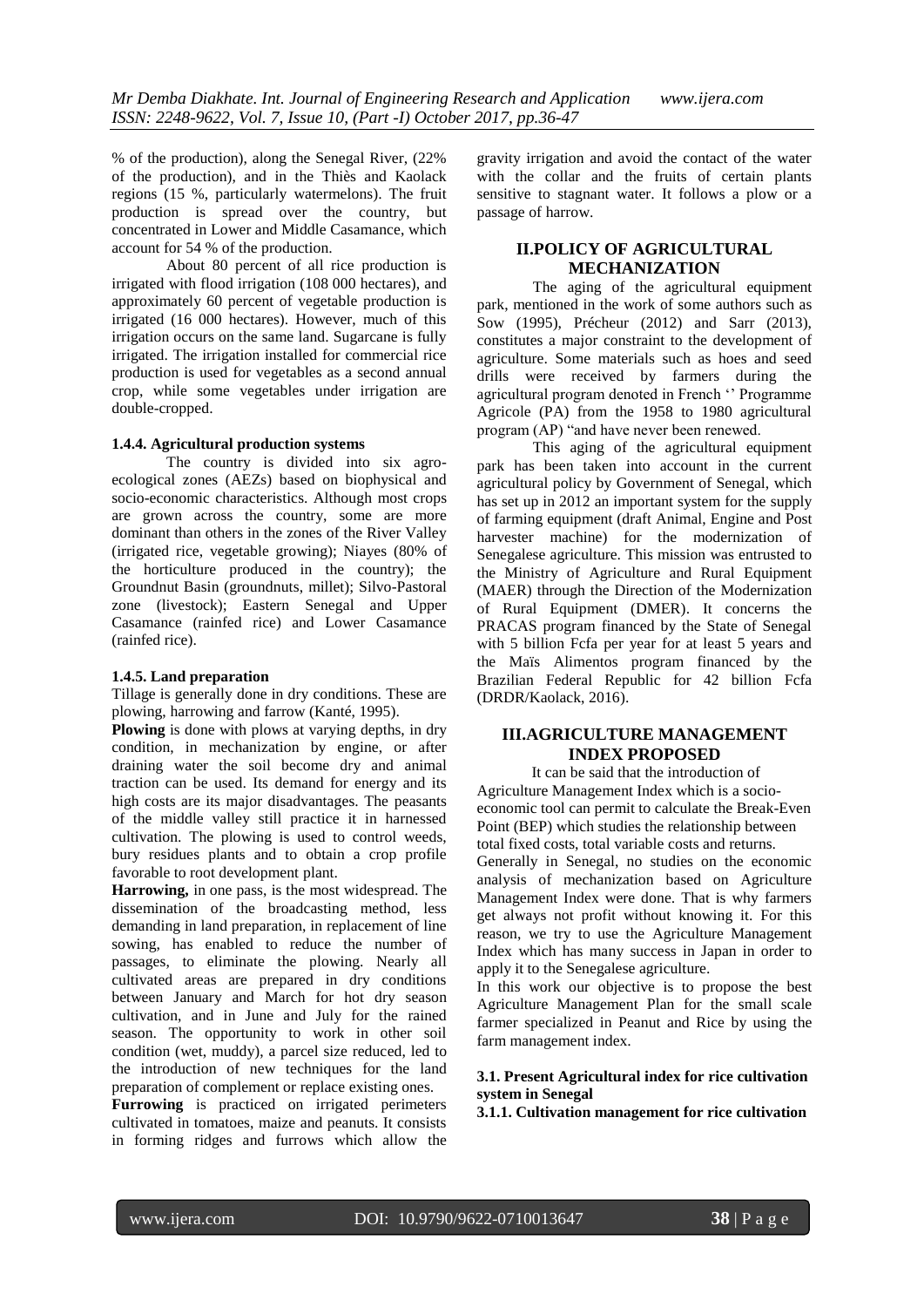

**Table 2 :** Total cost, income and profit provided by the initiale case for 0,5 ha of rice cultivation in Senegal **Income**

| Income               |                    |               |  |  |
|----------------------|--------------------|---------------|--|--|
| <b>Shipping (Kg)</b> | Unit price (US \$) | Total (US \$) |  |  |
| 500                  | 0.Z.               | 375           |  |  |

| <b>Content</b>          |                    |                                               | <b>Expense (US \$)</b> |
|-------------------------|--------------------|-----------------------------------------------|------------------------|
|                         |                    | Machine                                       | 102,76                 |
|                         |                    | Other managing cost                           | 0,00                   |
|                         |                    | Landrecramation cost and<br>Irrigation charge | 0,00                   |
| <b>Fix cost</b>         |                    | Rental cost                                   | 0,00                   |
|                         |                    | <b>Taxes</b>                                  | 0,00                   |
|                         |                    | Maintenance cost                              | 0,00                   |
|                         |                    | Insurance                                     | 0,00                   |
|                         |                    | Total                                         | 102,76                 |
|                         | Labor cost         | Family labor                                  | 113                    |
|                         |                    | Hired labor                                   | 45,50                  |
|                         |                    | Total                                         | 158,34                 |
|                         | Shipping           | Materials                                     | 140,81                 |
| <b>Variable</b><br>Cost |                    | Commission                                    | 0,00                   |
|                         |                    | Other cost                                    | 0,00                   |
|                         | Rental land charge |                                               | 0,00                   |
|                         |                    | Others                                        | 0,00                   |
|                         |                    | Total                                         | 299,00                 |
| <b>Total Cost</b>       |                    |                                               | 402,00                 |
| <b>Selling income</b>   |                    |                                               | 375,00                 |

**Content**

www.ijera.com DOI: 10.9790/9622-0710013647 **39** | P a g e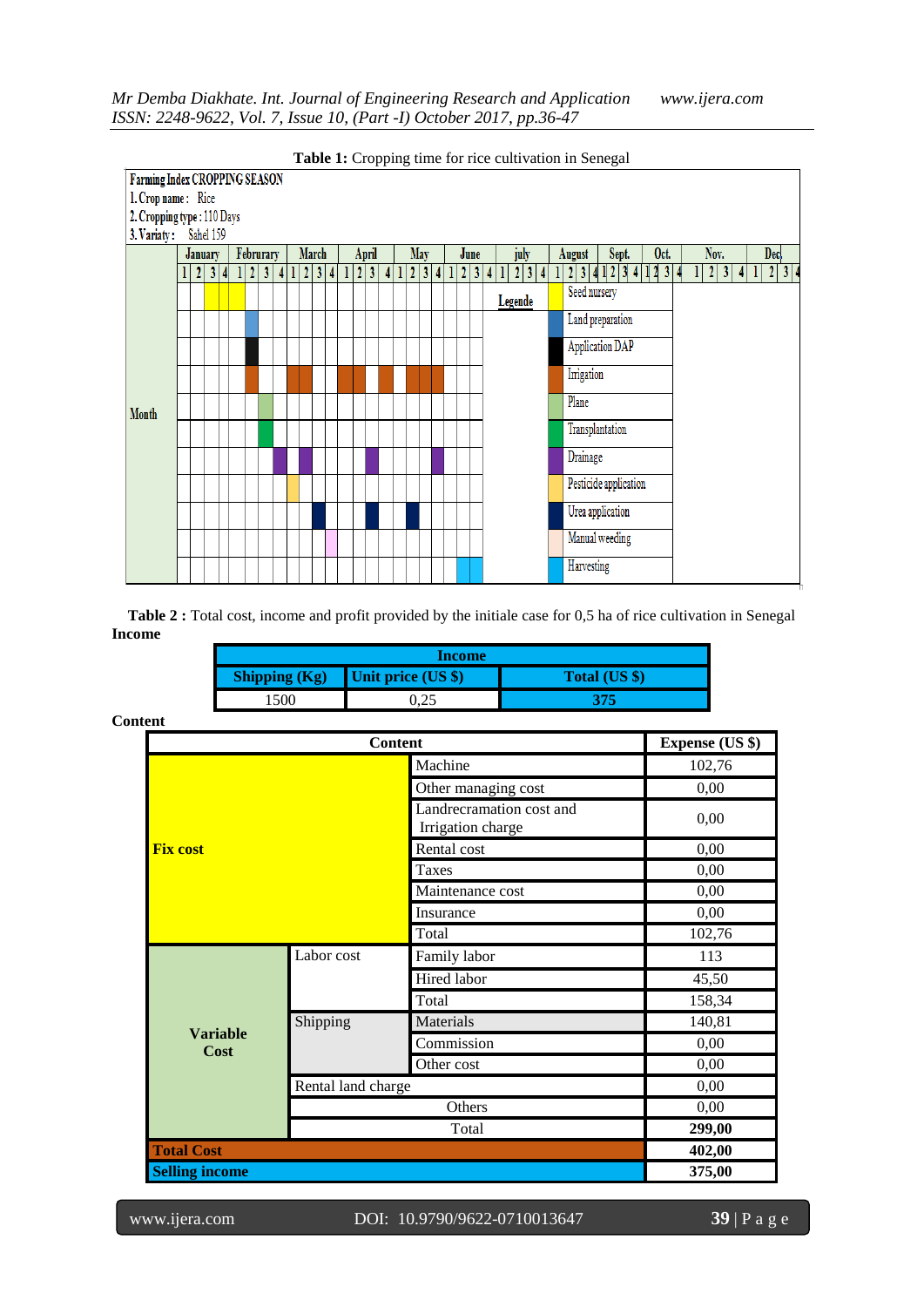| <b>Profit</b>        | -27.00 |
|----------------------|--------|
| <b>Family income</b> | 86,00  |

The figure below show that the break-even point for 0,5 ha of rice cultivation. Using 0,5ha, the breakeven point is (0,7 ha ; 525 US \$). It means that :

- if farmer cultivated below 0,7 ha ; in this case farmer will not get profit ;

- if farmer cultivated upper than 0,7 ha ; in this case farmer will get profit.



**Figure 1:** Break-Even Point for actual rice cultivation system by small scale farmer in Senegal

#### **3.1.2. Simulation of Rice cultivation in Senegal (Minimum 4 cases)**

**Table 3:** Profit of the four cases of simulation compared to the profit of the initiale case in case of 0,5 ha of rice cultivation

| <b>Case</b>   | <b>Type of</b><br><b>Simulation</b>      | Area<br>used<br>(ha) | <b>Fix cost</b><br>(US \$) | <b>Variable</b><br>cost (US<br>$\boldsymbol{\$}$ | <b>Income</b><br>(US \$) | <b>Profit</b><br>$(US \$ | BEF (ha;<br>$US$ \$) | Profit<br>compared<br>to Initiale<br><b>Situation</b><br>(US \$) |
|---------------|------------------------------------------|----------------------|----------------------------|--------------------------------------------------|--------------------------|--------------------------|----------------------|------------------------------------------------------------------|
| <b>Case 0</b> | <b>Actual Situation</b>                  | 0,5                  | 102,76                     | 299,15                                           | 375                      | $-26,91$                 | (0,7;525)            | $\mathbf{0}$                                                     |
| <b>Case 1</b> | 60% Sub Draft<br><b>Animale</b>          | 0,5                  | 83,75                      | 299,15                                           | 375                      | $-7,9$                   | (0,5; 375)           | <b>19,01</b>                                                     |
| Case 2        | 60% Sub (Draft<br><b>Animale+Intrant</b> | 0,5                  | 155,27                     | 626,45                                           | 375                      | 406.72                   |                      | $-380$                                                           |
| Case 3        | <b>Introduction PT</b>                   | 0,5                  | 171,37                     | 260,61                                           | 375                      | $-56,98$                 | (0, 8; 600)          | $-30,1$                                                          |
| Case 4        | <b>Hiring Tractor</b>                    | 0,5                  | 75,5                       | 341,86                                           | 375                      | $-42,36$                 | (1,3;975)            | $-15,5$                                                          |

From this table, our results show that case 4 is the best profil farm management plan for rice cultivation in Senegal compared to the others cases. But when we compared it to the case 3 when farmer cultivate more than 2 ha, we find that the case 3 can provide

more profit than case 4 as respectively a profit of 286 US \$ for case 3 and a profit of 58 US \$ for the case 4. For this reason, we choice case 3 for the best proposed farm management plan for rice cultivation for small farm in Senegal.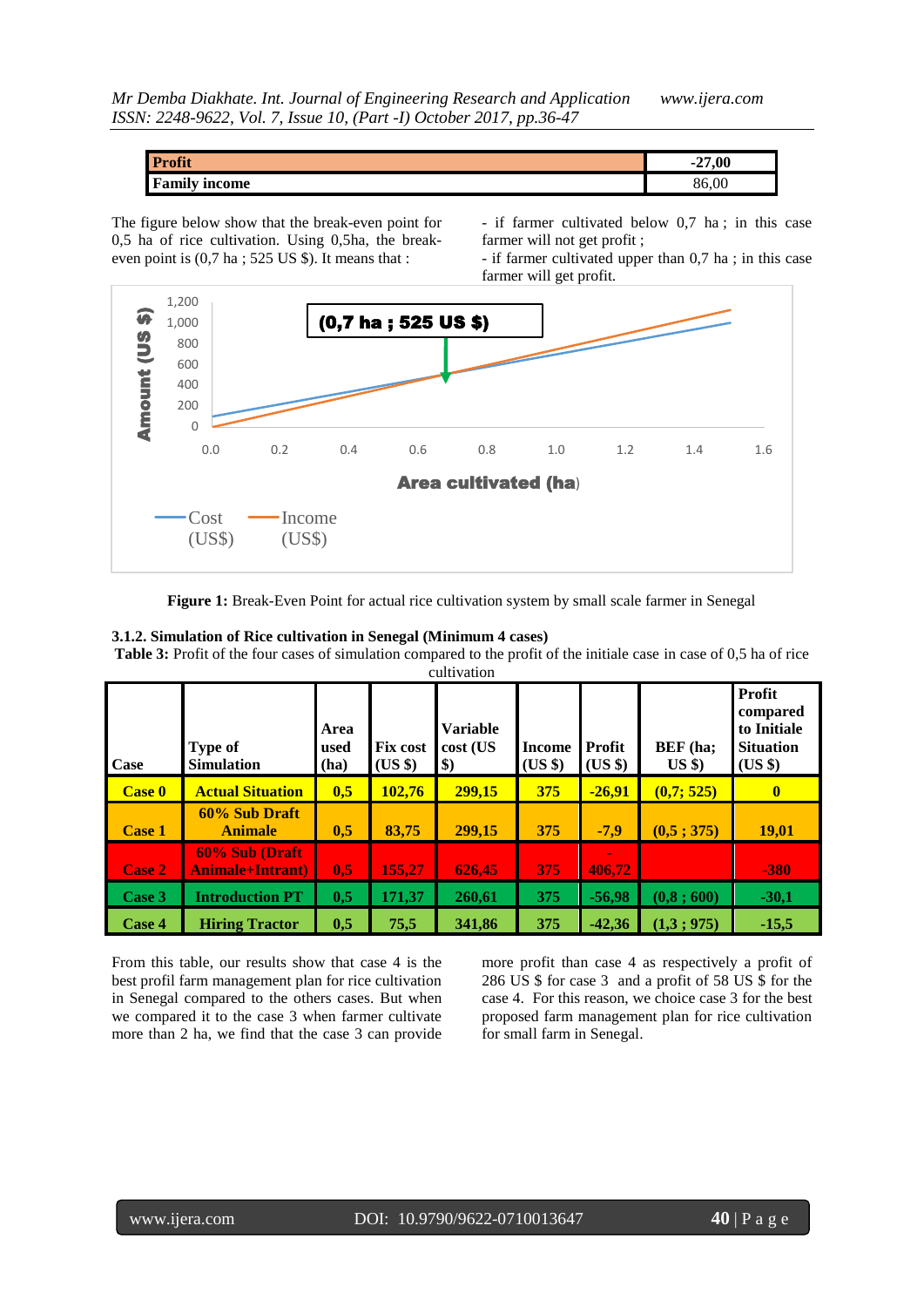| <b>Content</b>        |                                               |              | <b>Expense (US \$)</b> |
|-----------------------|-----------------------------------------------|--------------|------------------------|
|                       | Machine                                       |              | 171,37                 |
|                       | Other managing cost                           |              | 0,00                   |
|                       | Landrecramation cost and<br>Irrigation charge |              | 0,00                   |
| <b>Fix cost</b>       | Rental cost                                   |              | 0,00                   |
|                       | Taxes                                         |              | 0,00                   |
|                       | Maintenance cost                              |              | 0,00                   |
|                       | Insurance                                     |              | 0,00                   |
|                       |                                               | Total        | 171,37                 |
|                       | Labor cost                                    | Family labor | 113,30                 |
|                       |                                               | Hired labor  | 45,50                  |
|                       |                                               | Total        | 158,80                 |
|                       |                                               | Materials    | 101,81                 |
| <b>Variable</b>       | Shipping                                      | Commission   | 0,00                   |
| Cost                  |                                               | Other cost   | 0,00                   |
|                       | Rental land charge                            |              | 0,00                   |
|                       | Others                                        |              | 0,00                   |
|                       |                                               | Total        | 260,61                 |
| <b>Total Cost</b>     |                                               |              | 431,98                 |
| <b>Selling income</b> |                                               |              | 375,00                 |
| <b>Profit</b>         |                                               |              | $-56,98$               |
| Family income         |                                               |              | 56,32                  |

|  | 3.1.3. Best Farm management plan for rice cultivation based on the Case |  |
|--|-------------------------------------------------------------------------|--|
|  |                                                                         |  |

**Table 4 :** Total cost, income and profit provided by the case 3 for 0,5 ha of rice cultivation in Senegal

This figure show that in the case of farmer cultivate 0,5 ha with small cheep power tiller, the Break-even point will be (0,8 ha ; 600 US \$). It means that :

if farmer cultivated below  $0.8$  ha; in this case farmer will not get profit ;

if farmer cultivated upper than  $0,8$  ha; in this case farmer will always get profit.



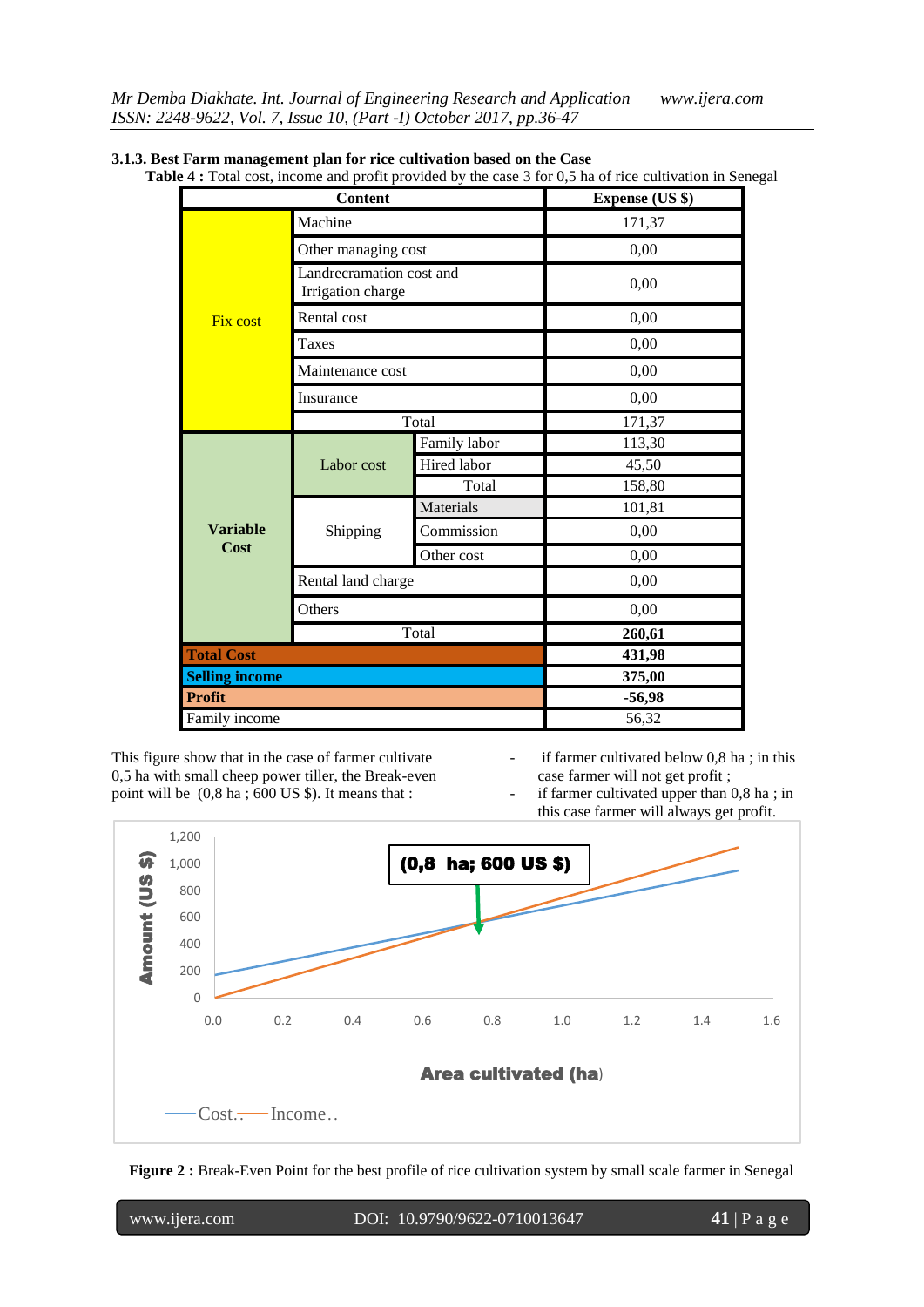#### **3.2. Present Agricultural Index for peanut cultivation system in Senegal 3.2.1. Cultivation management for peanut cultivation Table 5 :** Cropping time for peanut cultivation in Senegal



**Table 6 :** Total cost, income and profit provided by the initiale case for 1 ha of peanut cultivation in Senegal **Income**

| Income                                                          |      |     |  |  |  |
|-----------------------------------------------------------------|------|-----|--|--|--|
| Unit price (US\$ /kg)<br>Shipping $(Kg)$<br><b>Total (US\$)</b> |      |     |  |  |  |
| 1700                                                            | 0.38 | 646 |  |  |  |

## **Content**

|                         | <b>Content</b>                                | <b>Expense (US \$)</b> |        |
|-------------------------|-----------------------------------------------|------------------------|--------|
|                         | Machine                                       |                        | 65,08  |
|                         | Other managing cost                           |                        | 0,00   |
|                         | Landrecramation cost and<br>Irrigation charge |                        | 0,00   |
| <b>Fix cost</b>         | Rental cost                                   |                        | 0,00   |
|                         | Taxes                                         |                        | 0,00   |
|                         | Maintenance cost                              |                        | 0,00   |
|                         | Insurance                                     |                        | 0,00   |
|                         |                                               | Total                  | 65,08  |
|                         | Labor cost                                    | Family labor           | 161,98 |
|                         |                                               | Hired labor            | 63,70  |
|                         |                                               | Total                  | 225,68 |
|                         |                                               | Materials              | 294,25 |
| <b>Variable</b><br>Cost | Shipping                                      | Commission             | 0,00   |
|                         |                                               | Other cost             | 0,00   |
|                         | Rental land charge                            |                        | 0.00   |
|                         |                                               | Others                 | 0,00   |
|                         |                                               | Total                  | 519,93 |
| <b>Total Cost</b>       |                                               |                        | 585,01 |
| <b>Selling income</b>   |                                               |                        | 646,00 |
| <b>Other income</b>     |                                               |                        | 200,00 |

www.ijera.com DOI: 10.9790/9622-0710013647 **42** | P a g e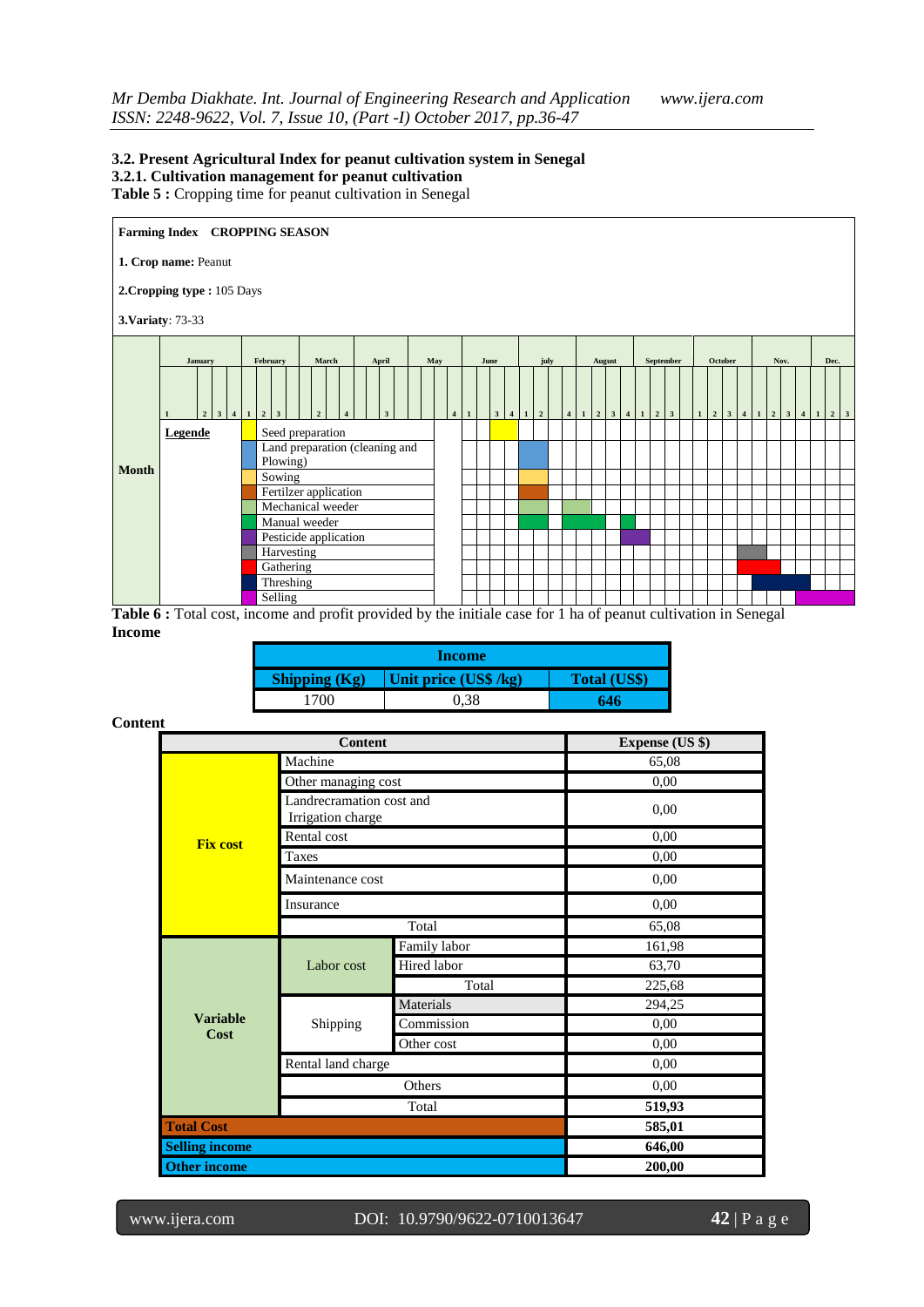| Total income/Gros income                                               | 846,00                                       |  |
|------------------------------------------------------------------------|----------------------------------------------|--|
| <b>Profit</b>                                                          | 260.99                                       |  |
| <b>Family income</b>                                                   | 422.97                                       |  |
| The figure below that the break-even point for 1 has                   | if farmer cultivated below $0,2$ ha; in this |  |
| of peanut cultivation. Using 1 ha, the break-even                      | case farmer will not get profit;             |  |
| point is $(0, 2 \text{ ha } ; 169, 2 \text{ US }$ \$). It means that : | if farmer cultivated upper than $0,2$ ha; in |  |



**Figure 3 :** Break-Even Point for the best profile of peanut cultivation system by small scale farmer in Senegal

# **3.2.2. Simulation of peanut cultivation in Senegal (Minimum 4 cases)**

**Table 7:** Profit of the four cases of simulation compared to the profit of the initiale case in case of 1 ha of peanut cultivation

| Case                               | <b>Type of</b><br><b>Simulation</b>            | Area<br>used<br>(ha) | <b>Fix</b><br>cost<br>(US \$) | <b>Variable</b><br>cost (US<br>$\boldsymbol{\$})$ | <b>Income</b><br>(US \$) | Profit<br>$(US \$ | <b>BEF</b> (ha; US<br>$\$\$ | Profit<br>compared<br>to Initiale<br><b>Situation</b><br>(US \$) |
|------------------------------------|------------------------------------------------|----------------------|-------------------------------|---------------------------------------------------|--------------------------|-------------------|-----------------------------|------------------------------------------------------------------|
| Case 0                             | <b>Actual Situation</b>                        | 1                    | 65,08                         | 519,93                                            | 846                      | 260,99            | (0,2;169,2)                 | 0                                                                |
| <b>Case 1</b>                      | 60% Sub Draft<br><b>Animale</b>                | 1                    | 45,47                         | 533,58                                            | 846                      | 266,95            | (0,1; 84,6)                 | 5,96                                                             |
| Case 2                             | 60% Sub (Draft<br>Animale+Intrant)             | $\mathbf{1}$         | 140,74                        | 409,17                                            | 846                      | 296,09            | (0,1; 84,6)                 | 35,1                                                             |
| $\textcolor{red}{\textbf{Case 3}}$ | <b>Introduction PT</b>                         |                      | 137,8                         | 353,85                                            | 846                      | 354,36            | (0,3; 253,8)                | 93,37                                                            |
| Case 4                             | $PT + 60\%$ Sub<br>(Draft)<br>Animale+Intrant) |                      | 140,74                        | 409,17                                            | 846                      |                   | $296,09$ $(0,3; 253,8)$     | 35,1                                                             |

From this table, our results show that case 3 is the best profil agriculture management plan for peanut cultivation in Senegal compared to the others cases.

For this reason, we choice case 3 for the best proposed agriculture management plan for peanut cultivation.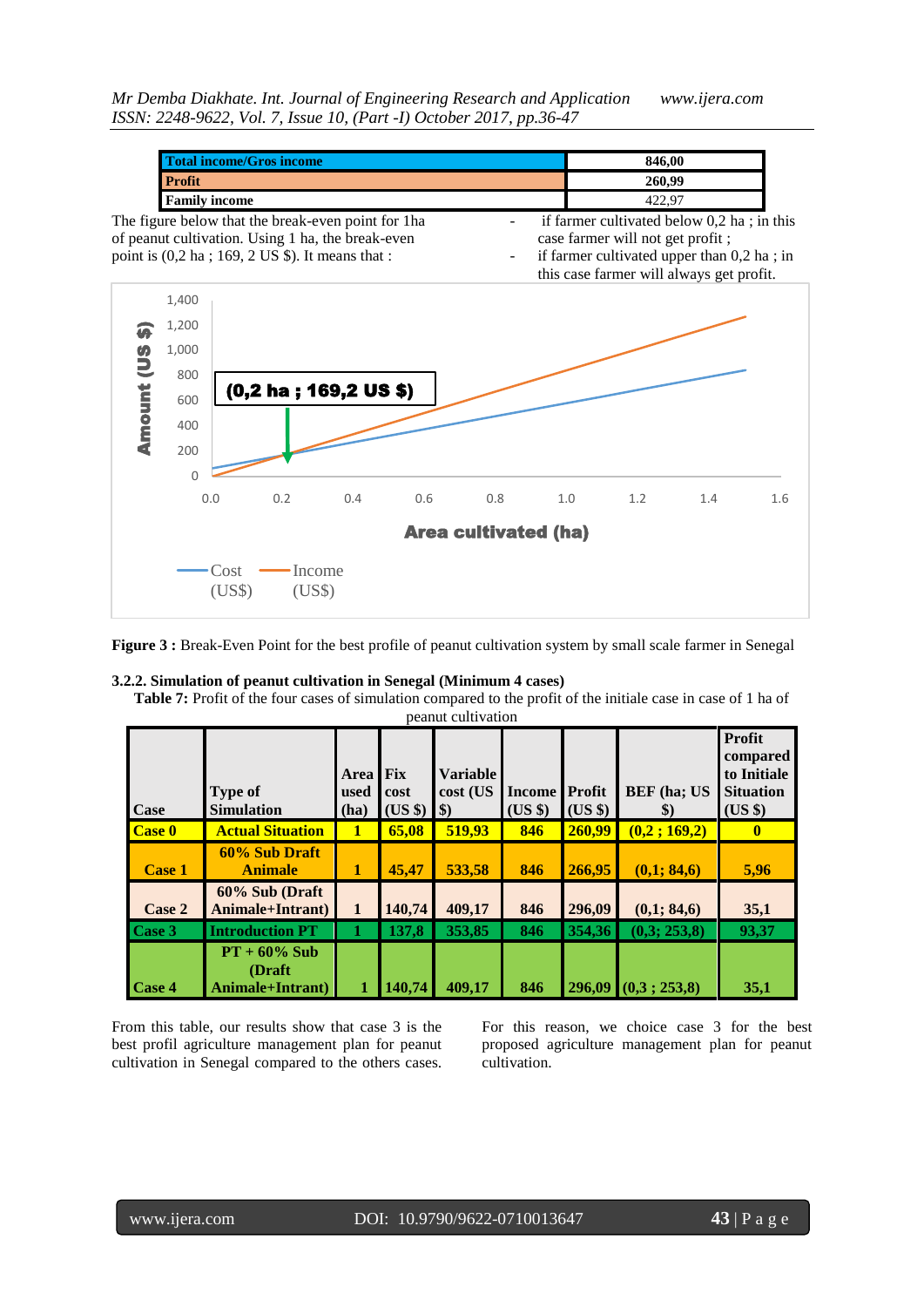### **3.2.3. Best Farm management plan for peanut cultivation based on the Case 3**

**Table 8 :** Total cost, income and profit provided by the case 3 for 1 ha of peanut cultivation in Senegal **Income**

| Income                                                               |      |     |  |  |  |
|----------------------------------------------------------------------|------|-----|--|--|--|
| Unit price (US\$ /kg)<br><b>Total (US\$)</b><br><b>Shipping (Kg)</b> |      |     |  |  |  |
| 700                                                                  | ).38 | 646 |  |  |  |

## **Content**

|                       | <b>Expense (US \$)</b>                        |              |        |  |  |  |
|-----------------------|-----------------------------------------------|--------------|--------|--|--|--|
|                       | Machine                                       |              |        |  |  |  |
|                       | Other managing cost                           | 0,00         |        |  |  |  |
|                       | Landrecramation cost and<br>Irrigation charge |              | 0,00   |  |  |  |
| <b>Fix cost</b>       | Rental cost                                   |              | 0,00   |  |  |  |
|                       | <b>Taxes</b>                                  |              | 0,00   |  |  |  |
|                       | Maintenance cost                              |              | 0,00   |  |  |  |
|                       | Insurance                                     |              | 0,00   |  |  |  |
|                       | Total                                         |              | 137,80 |  |  |  |
|                       | Labor cost                                    | Family labor | 149,70 |  |  |  |
|                       |                                               | Hired labor  | 63,70  |  |  |  |
|                       |                                               | Total        | 213,40 |  |  |  |
| <b>Variable</b>       |                                               | Materials    | 140,45 |  |  |  |
| Cost                  | Shipping                                      | Commission   | 0,00   |  |  |  |
|                       |                                               | Other cost   | 0,00   |  |  |  |
|                       | Rental land charge                            |              | 0,00   |  |  |  |
|                       | Others                                        |              | 0,00   |  |  |  |
|                       | Total                                         |              | 353,85 |  |  |  |
| <b>Total Cost</b>     |                                               |              |        |  |  |  |
| <b>Selling income</b> | 646,00                                        |              |        |  |  |  |
| <b>Other income</b>   | 200,00                                        |              |        |  |  |  |
|                       | <b>Total income/Gros income</b>               |              |        |  |  |  |
| <b>Profit</b>         |                                               |              | 354,36 |  |  |  |
| <b>Family income</b>  |                                               |              | 504,05 |  |  |  |

The figure below that the break-even point for 1ha of peanut cultivation. Using 1 ha, the break-even point is (0,3 ha ; 253,8 US \$). It means that :

- if farmer cultivated below 0,3 ha ; in this case farmer will not get profit ;

- if farmer cultivated upper than 0,3 ha ; in this case farmer will always get profit.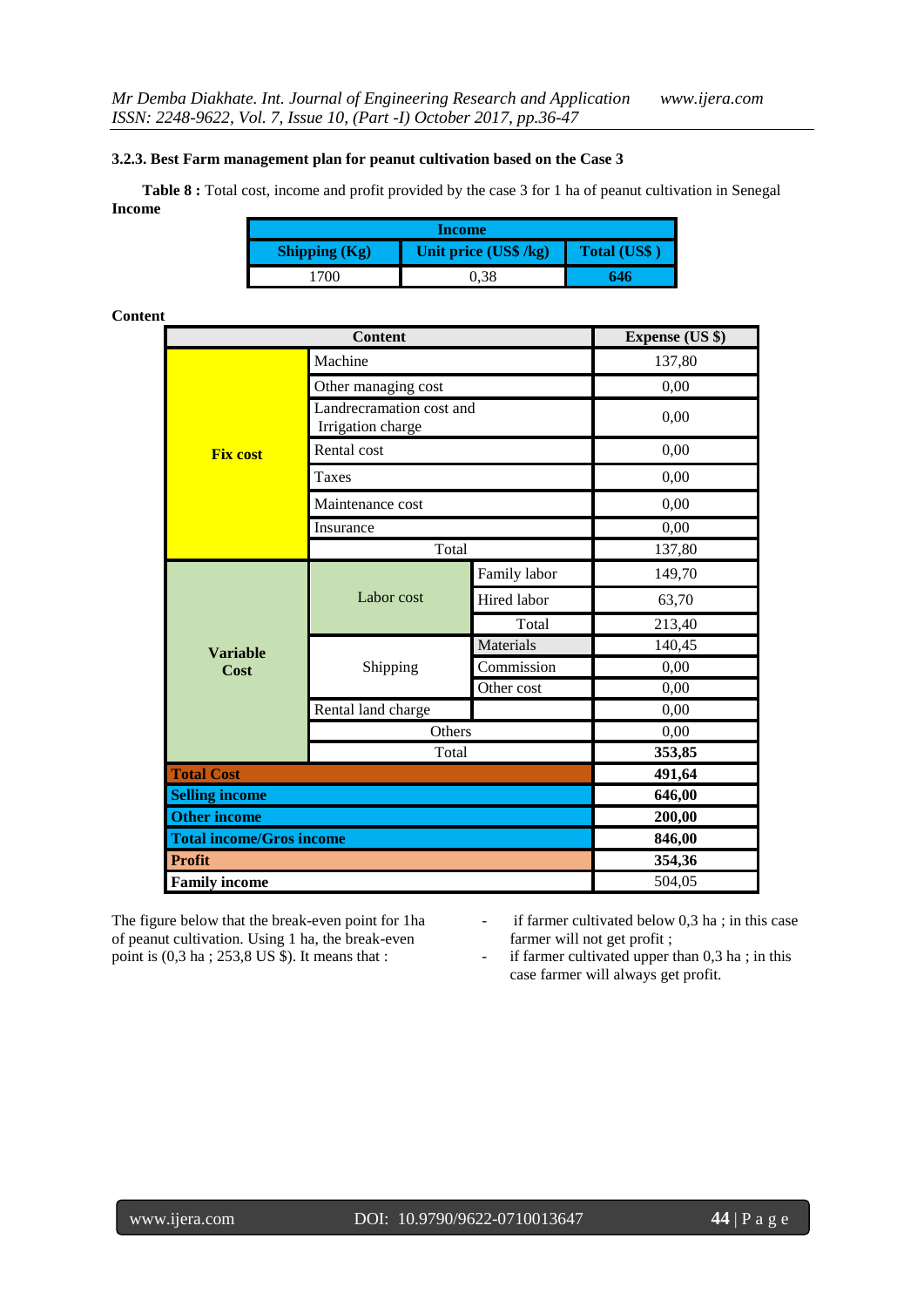

**Figure 4 :** Break-Even Point for the best profile of peanut cultivation system by small scale farmer in Senegal

#### **3.3. Discussion of simulation**

From the simulation of 0,5 ha of rice cultivation by small farmer, our result show that by using hiring machine and power tiller farm can explore more area than the initiale situation of rice cultivation. By adopting these two cases such as hiring machine and introduction of small power tiller, farmer can get more income and also more profit. The break-even point from the figure 1 in the initiale case show that farmer can increase his profit when he explore more than 2 ha of land by using small power tiller will get 5 time profit (286 US \$) than hiring tractor (58 US \$). It means the hiring tractor give less profit to farmer compared to the small power tiller which give more profit when farmer cultivate more than 2 ha of land.

Also, our results show that small farmers get mostly negative profit when they cultivated rice. This low performance for small farmer can explain by the high labor cost and also by the high irrigation cost. Actually most farm working in the field of irrigated rice complain that irrigation cost is higher and the government have to solve this problem. Also farmers complain that the cost for the hiring tractor is very expensive instead of using labor and permit to reduce labor cost.

From the simulation of 1 ha of peanut cultivation by small farm, our results show that by introducing power tiller, farmer can explore more area than the initiale situation of peanut cultivation. Farmer by adopting a small power tiller in his farming system, he will increase 2 time the total fix cost compared to the initiale case but farmer can get more profit (355 US \$). It means a profit around 93 US \$ more than initiale profit which is 261 US \$. Also the Break-even point from the figure 4 move compared to the initiale position of the break-even

point obtained from the figure 3. It means, they have a positive change in the farming system of peanut cultivation by the introduction of a small power tiller. In this case, farmer can increase more area and also get more profit by using power tiller.

As you know, in Senegal, peanut is an industrial crop where small farmer still get positive profit because of the another income getting from the sale of fane. Also farmer when the yield is very bad due to lack of rainy season or climate change, farmer get income from peanut fane.

For both crop such as rice and peanut, their break-even point show that farmers have to cultivate more area if they want to get more profit by introducing a small power tiller.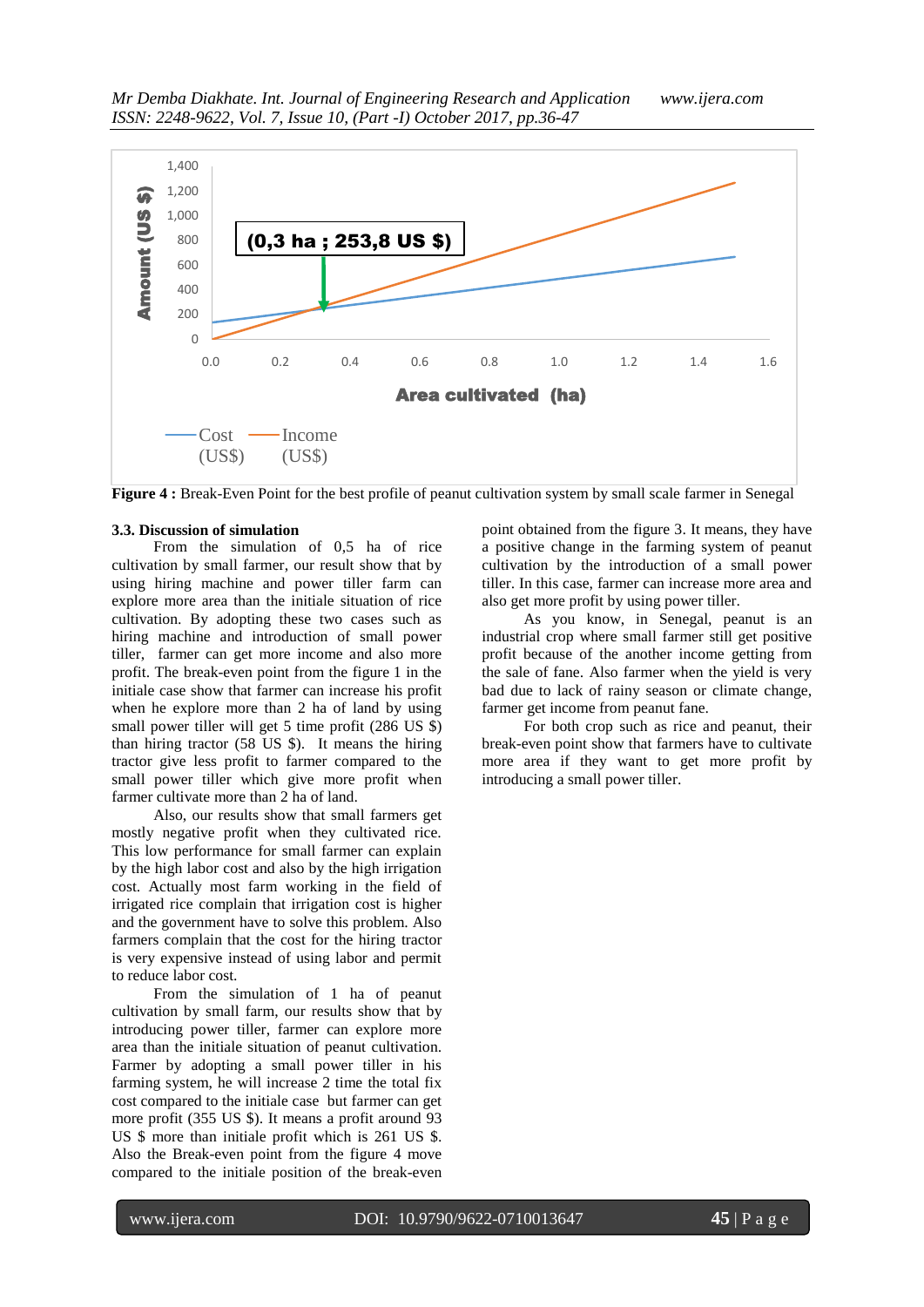## **3.4. Recommandable Agricultural mechanization plan for small farmers in Senegal In case of rice cultivation system for making small farmer strong**

- Remove all irrigation cost;
- Make a policy for the introduction of small cheep power tiller by farmers ;
- Subsidence 60% of power tiller.

## **In case of peanut cultivation system**

- Introduction of small cheep power tiller can improve the profit of small farmers ; Subsidence 60% of Power Tiller.
- 

#### **For the Ministry of agriculture and rural equipment of Senegal**

- The ministry of agriculture and rural equipment of Senegal can use this tool to simulate the best decisions to take relative to their policy of agriculture in Senegal such as subsidence or not for intrant or equipment or cost of irrigation ;
- To work with the department of socioeconomic of ISRA (ISRA-BAME) for the diffusion of this tool.
- To work with Universities in Senegal for the diffusion of this tool because new farmer have to learn and understand look like Japanese"s farmers who have good level on education that help them to do the minimum of machine reparation.

### **For farmers**

- To regroup in cooperatives or GIEs in view of the very limited means in order to be more strong
- To purchase together machine as small power tiller that can explore more area
- To do service provider for others farmers in order to have more income

## **IV. PERSPECTIVES**

### **4.1. Activities of my Institution**

The Senegalese Agricultural Research Institute denoted ISRA where I work is the only Agricultural Research Institut in Senegal. It has two departments of agricultural machinery; one is located in the Diourbel region and the other is located in the Saint-Louis region. Actually, in my country, there is a lack of experts in the field of agricultural machinery. This is a reason why my Institution (ISRA) accepts my training course in Development and Improvement of Agriculture mechanization for small scale farmer in Japan through the JICA/TSUKUBA where its agricultural machine laboratory is very advanced to get this Knowledge with a very good professors.

### **4.2. Future Development**

**The new orientation of Senegalese Government is to**

This orientation necessitates the intensification of crops production by improving the actual utilization level of all agricultural inputs ( seeders, fertilizers) in general and equipment in particulary. The development of mechanization requires the implication of the Research through their departments of agricultural machinery to test, to homologue and to improve equipment for getting the sustainability of Agriculture machinery in Senegal.

Also, ISRA through his department of agricultural machinery can spray this Knowledge and train all actors involved in the field of agricultural machinery in Senegal.

## **ACKNOWLEDGEMENT**

From this work, I would like to thank :

#### **In Senegal**

The Ministry of Agriculture and Rural Equipment of Senegal for the proposal of name for the participation of this training in Japan.

The Director General of ISRA and the Director of the CNRA of Bambey for having authorized me to do the training in Japan.

To all the CNRA colleagues in Bambey, who continue to encourage me to go even higher and in particular to Dr. Ibrahima Sarr (Acting Chief of the Department of Agricultural Machinery at the CNRA of Bambey).

#### **In Brasil**

To the coordinator of the UEL program Dr Zukaréli and to Dr Ralisch for authorizing me to do this training in Japan.

## **In Japan**

To the authorities of JICA TSUKUBA who facilitated our stay in Japan by putting us in good condition to conduct this training well. We thank you

### **REFERENCES**

- [1] **ANSD, 2016.** Atlas démographique du Sénégal. Rapport final, 67 p.
- [2] **CIAT; BFS/USAID. 2016**. Climate-Smart Agriculture in Senegal. CSA Country Profiles for Africa Series. International Center for Tropical Agriculture (CIAT); Bureau for Food Security, United States Agency for International Development (BFS/USAID), Washington, D.C. 20 p.
- [3] **DIAKHATE, D., 2009.** Analyse de l"Offre et de la demande en prestation de service motorisé dans une perspective de mise en valeur intensive des aménagements hydroagricoles du Bassin de l"Anambé : cas des tracteurs et des moissonneuses-batteuses, 120 p.
- [4] **ICRISAT, 2015**. Creating a brighter tomorrow for smallholder farmers. 4 p.